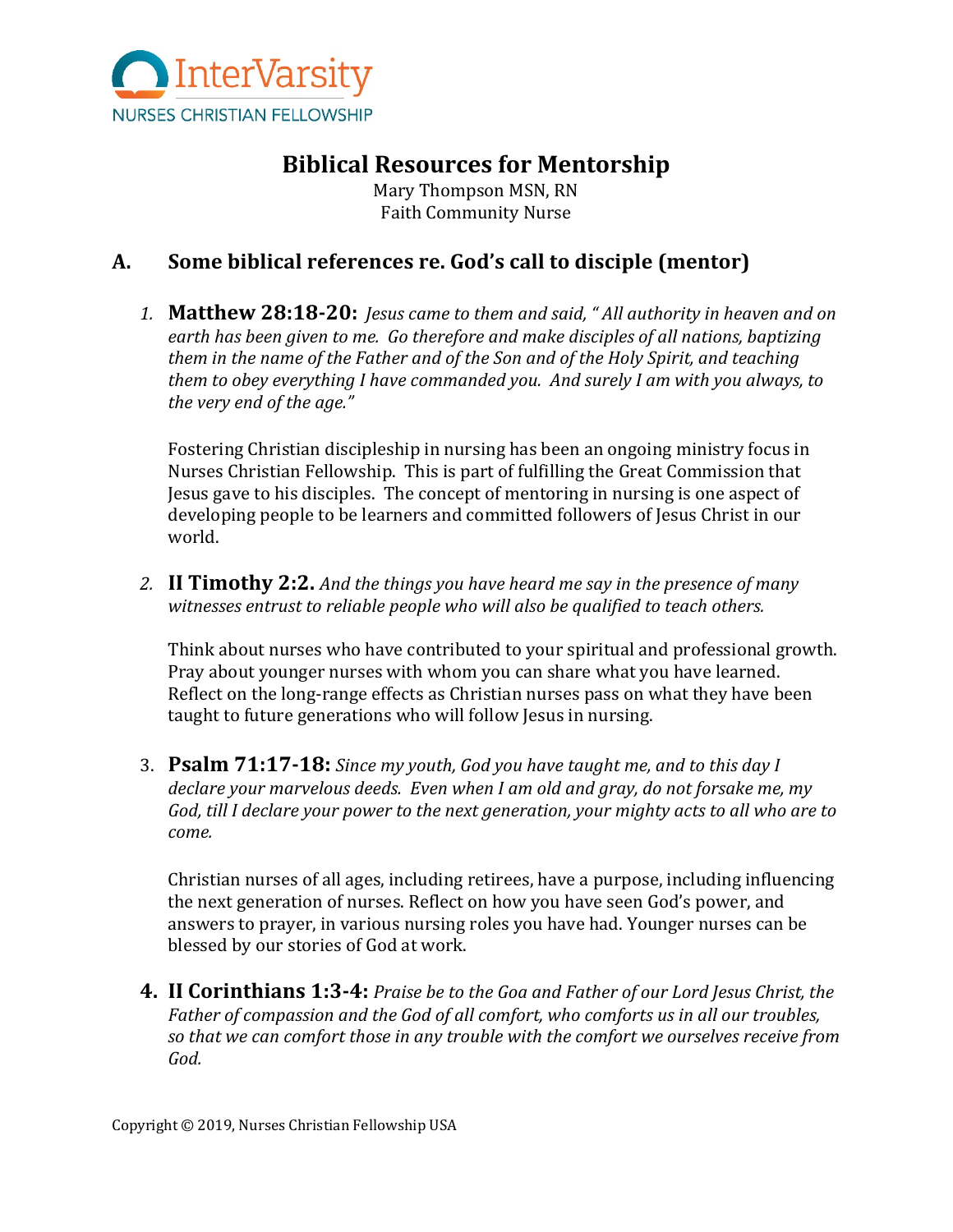Remember ways God has comforted you in "troubles" you have faced in nursing. Younger nurses will also be encouraged by stories about the reality of difficult times, as well as ways God brought renewed hope and courage.

#### **B.** Foundations for mentorship in nursing from Nurses Christian **Fellowship**

- 1. **Throughout 80 years of ministry** a theme in NCF has been to provide vision, resources and Christian community to help students, nurses and educators practice from a biblically based Christian perspective.
- 2. A distinctive of nursing and NCF has been students and nurses being present **together in clinical and educational settings**. In these contexts there is potential for experienced nurses to model and encourage those entering our profession. NCF's resources on the website (www.ncf-jcn.org) include multiple resources for both students and nurses. NCF events bring together people of all ages and backgrounds, potential for developing ongoing relationships that include mentoring.
- 3. NCF's purpose statement provides vision for overall direction for NCF ministry and resources, including for mentoring:

In response to God's love, grace and truth: The Purpose of Nurses Christian Fellowship, as a ministry of InterVarsity Christian *Fellowship/USA is to establish and advance in nursing, within education and practice,* witnessing communities of nursing students and nurses who follow Jesus as Savior and Lord: growing in love - for God, God's Word, God's *people of every ethnicity and culture and God's purposes in the world.* 

Reflect on what could happen in nursing and healthcare as communities of students and nurses live out this purpose!

Followers of Jesus, people growing in love for God's and God's Word, people, and purposes will make a difference in our world. Communities of students and nurses, who receive and share God's love, grace and truth, give witness through their actions and words. They demonstrate that Jesus Christ is present and working in our world. Jesus is made visible through them.

## **C.** An overview of NCF resources for mentorship described on the NCF **website, www.ncf-jcn.org**

Discover all the biblically based resources that are available - treasures that implement the foundations for mentorship and Christian discipleship in nursing!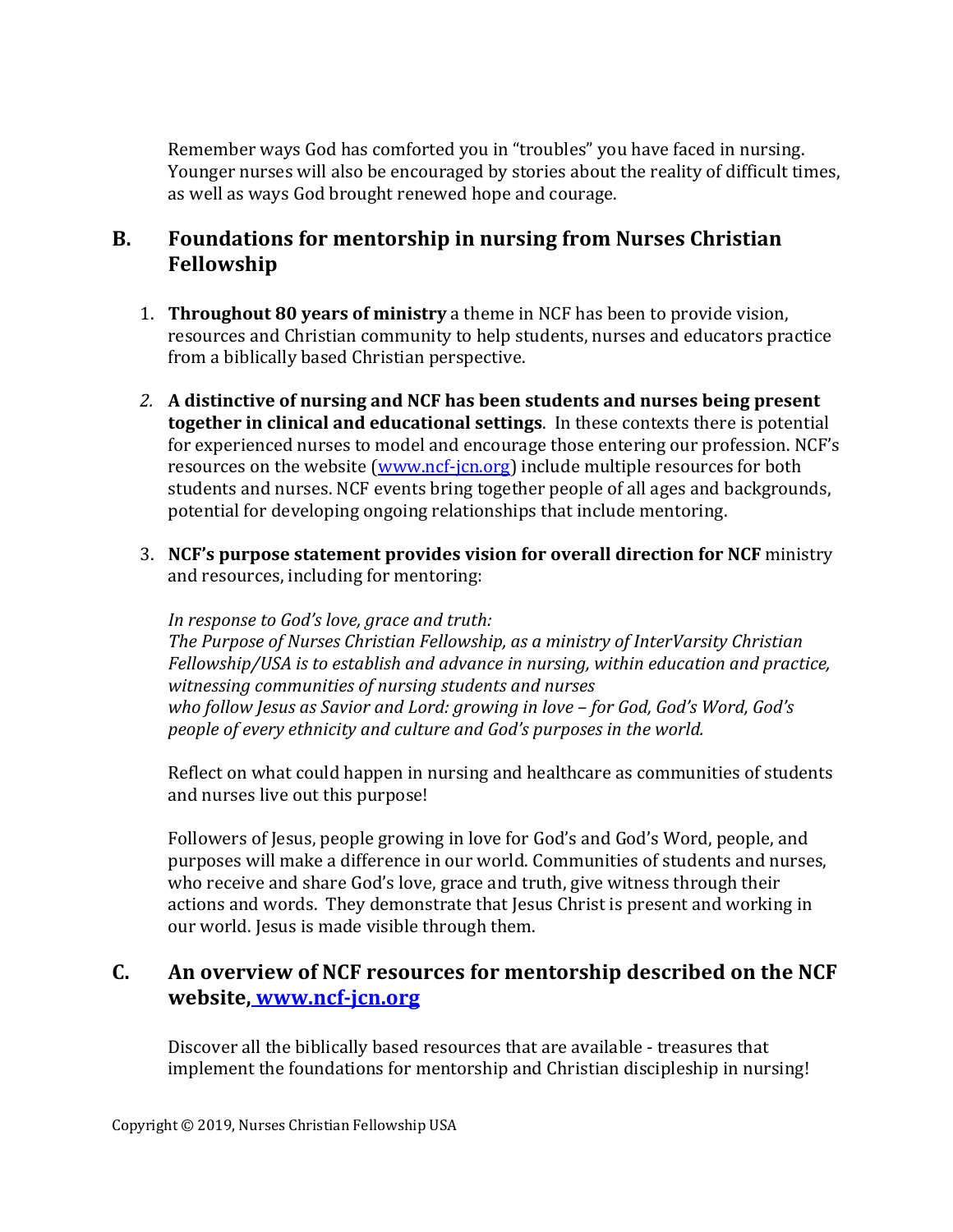Those involved in mentoring relationships can use the resources together, as well as individually. Talk about what you are discovering.

1. *Connections* within the NCF community are fostered through the website guiding you to student and nurse-led groups, e-newsletters, stories of God at work, NCF Membership, focused prayer for NCF and nursing, leadership development video calls, CE events, *Journal of Christian Nursing*, Bible studies, *books* and spiritual care resources, social media....

Significant resources on the website are also highlighted below with tools to use in the process of mentorship.

2. **Bible studies** – These assist you to discover how the Word of God, students & nurses can dialogue together, leading to transformed lives and a call to nursing as ministry for Christ. Note: see *Introduction to Bible Study* in the website pages on Bible study for more guidance on interacting with God through reading the Bible.

Also see a recently released Bible study series of 11 studies about following **Jesus** posted on the NCF website. This could be a place to start, a resource to discuss in a mentoring relationship:

#### *Following Christ in Nursing*

*Description from the website*: This Bible study series begins with an invitation from Jesus to come to him, learn from him, and receive rest. Jesus cares for nurses and students and calls us to be his messengers. Follow Jesus in his interaction with people facing different challenges, including death and grief, and learn from him about providing spiritual care in nursing. Consider ways that Jesus and his followers bring justice and hope to the nations.

Following Jesus in nursing gives us a biblically based, Christian perspective of ourselves, our colleagues, patients and families, and issues in healthcare. These are life-giving foundations for us—and for our profession.

These Bible studies can be used by individuals, small groups, or by nurses mentoring new graduates and students to prepare the next generation of Christian nurses.

See also the first Bible study in the series, *Who Do We Follow?* (Matthew 11:28-30).

3. *Journal of Christian Nursing* – a vital resource for mentorship (by the person who is mentoring, and the younger nurse)!

a. *JCN* is a benefit of NCF Membership. It addresses contemporary issues in nursing from a Christian perspective. Discussion of articles, in mentoring relationships as well as in the national video discussions for CE, prepares nurses for Christian understanding of nursing as well as influence in our profession.